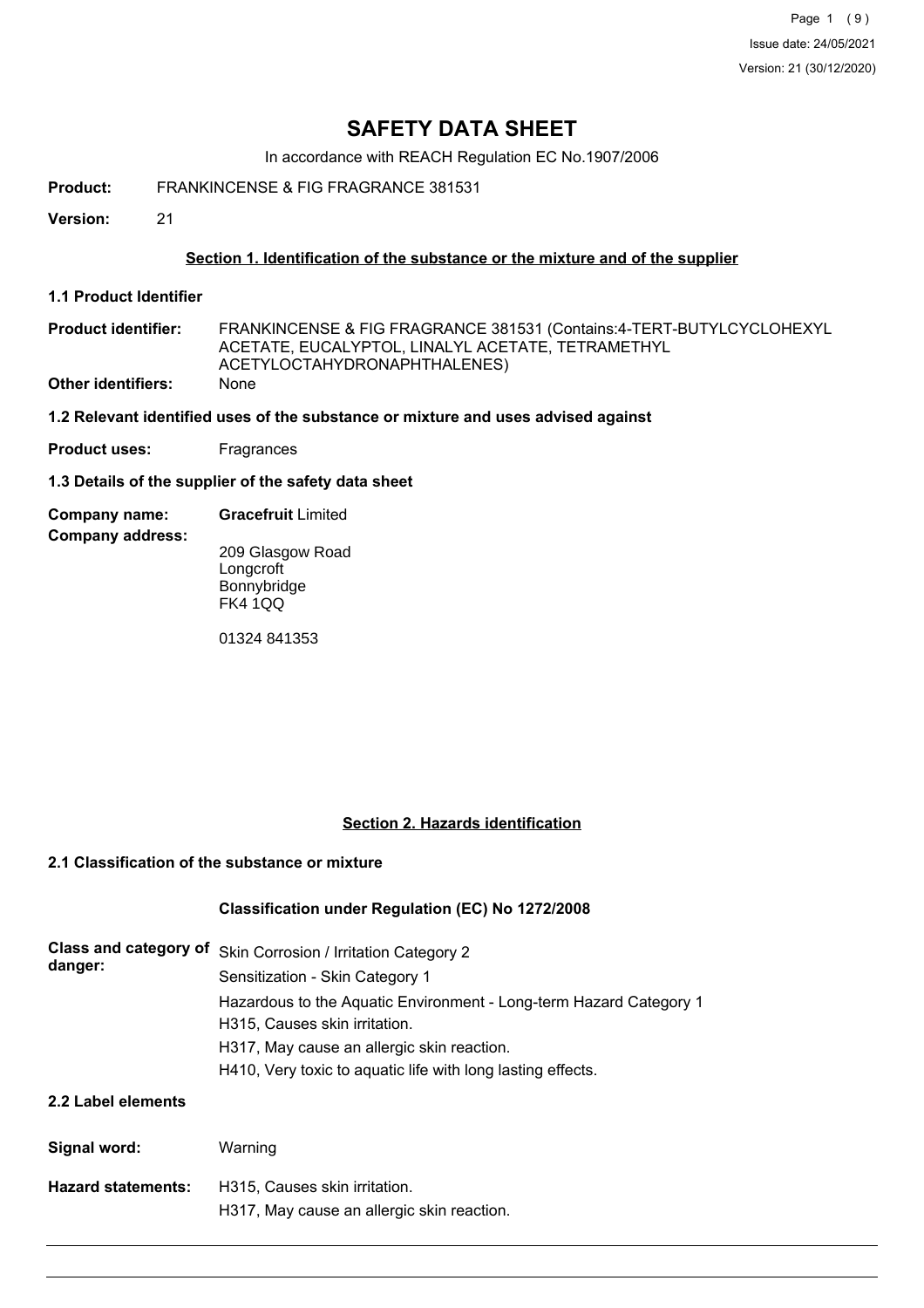# **SAFETY DATA SHEET**

In accordance with REACH Regulation EC No.1907/2006

| <b>Product:</b>                     | FRANKINCENSE & FIG FRAGRANCE 381531                                                                                                                                                                                                                                                                                                                                                                                                                                                                                                                                                                                                                      |
|-------------------------------------|----------------------------------------------------------------------------------------------------------------------------------------------------------------------------------------------------------------------------------------------------------------------------------------------------------------------------------------------------------------------------------------------------------------------------------------------------------------------------------------------------------------------------------------------------------------------------------------------------------------------------------------------------------|
| <b>Version:</b>                     | 21                                                                                                                                                                                                                                                                                                                                                                                                                                                                                                                                                                                                                                                       |
|                                     | H410, Very toxic to aquatic life with long lasting effects.                                                                                                                                                                                                                                                                                                                                                                                                                                                                                                                                                                                              |
| Supplemental<br>Information:        | EUH208, Contains 3,4,5,6,6-PENTAMETHYLHEPT-3-EN-2-ONE (AND ISOMERS),<br>LINALOOL, METHYL ATRATATE. May produce an allergic reaction.                                                                                                                                                                                                                                                                                                                                                                                                                                                                                                                     |
| <b>Precautionary</b><br>statements: | P261, Avoid breathing vapour or dust.<br>P264, Wash hands and other contacted skin thoroughly after handling.<br>P272, Contaminated work clothing should not be allowed out of the workplace.<br>P273, Avoid release to the environment.<br>P280, Wear protective gloves/eye protection/face protection.<br>P302/352, IF ON SKIN: Wash with plenty of soap and water.<br>P333/313, If skin irritation or rash occurs: Get medical advice/attention.<br>P362, Take off contaminated clothing and wash before reuse.<br>P391, Collect spillage.<br>P501, Dispose of contents/container to approved disposal site, in accordance with local<br>regulations. |
| Pictograms:                         |                                                                                                                                                                                                                                                                                                                                                                                                                                                                                                                                                                                                                                                          |

**Other hazards:** Hydrocarbon Concentration %: 6.500%

## **Section 3. Composition / information on ingredients**

## **3.2 Mixtures**

## **Contains:**

| <b>Name</b>                                                                | <b>CAS</b>                | <b>EC</b>                                           | <b>REACH Registration</b><br>No. | $\frac{9}{6}$ | <b>Classification for</b><br>(CLP) 1272/2008 |
|----------------------------------------------------------------------------|---------------------------|-----------------------------------------------------|----------------------------------|---------------|----------------------------------------------|
| <b>ITETRAMETHYL</b><br>ACETYLOCTAHYDRON 68155-66-8.<br><b>IAPHTHALENES</b> | 54464-57-2.<br>68155-67-9 | 259-174-3,<br>268-978-3.<br>268-979-9.<br>915-730-3 | 01-2119489989-04-xxxx            | 20-<50%       | SCI 2-SS 1B-EH C1:<br>H315-H317-H410.-       |
| $2-T -$<br><b>IBUTYLCYCLOHEXYLO</b><br><b>IXYBUTANOL</b>                   | 139504-68-0               | 412-300-2                                           | 01-0000015959-52-xxxx            | $1 - 5%$      | EDI 2-EH C2:H319-<br>H411.-                  |
| <b>ILINALYL ACETATE</b>                                                    | 115-95-7                  | 204-116-4                                           | 01-2119454789-19-xxxx            | $1 - 5%$      | ISCI 2-EDI 2-SS 1B:<br>lH315-H317-H319.-     |
| <b>IEUCALYPTOL</b>                                                         | 470-82-6                  | 207-431-5                                           |                                  | $1 - 5%$      | IFL 3-SS 1B:H226-<br>H317.-                  |
| 4-TERT-<br><b>IBUTYLCYCLOHEXYL</b><br><b>IACETATE</b>                      | 32210-23-4                | 250-954-9                                           | 01-2119976286-24-xxxx            | $1 - 5%$      | SS 1B:H317.-                                 |
| ILINALOOL                                                                  | 78-70-6                   | 201-134-4                                           | 01-2119474016-42-xxxx            | $1 - 5%$      | ISCI 2-SS 1B:H315-<br>IH317.-                |
| IALPHA-CEDRENE                                                             | 469-61-4                  | 207-418-4                                           |                                  | $1 - 5%$      | AH 1-EH A1-EH C1:<br>H304-H410.-             |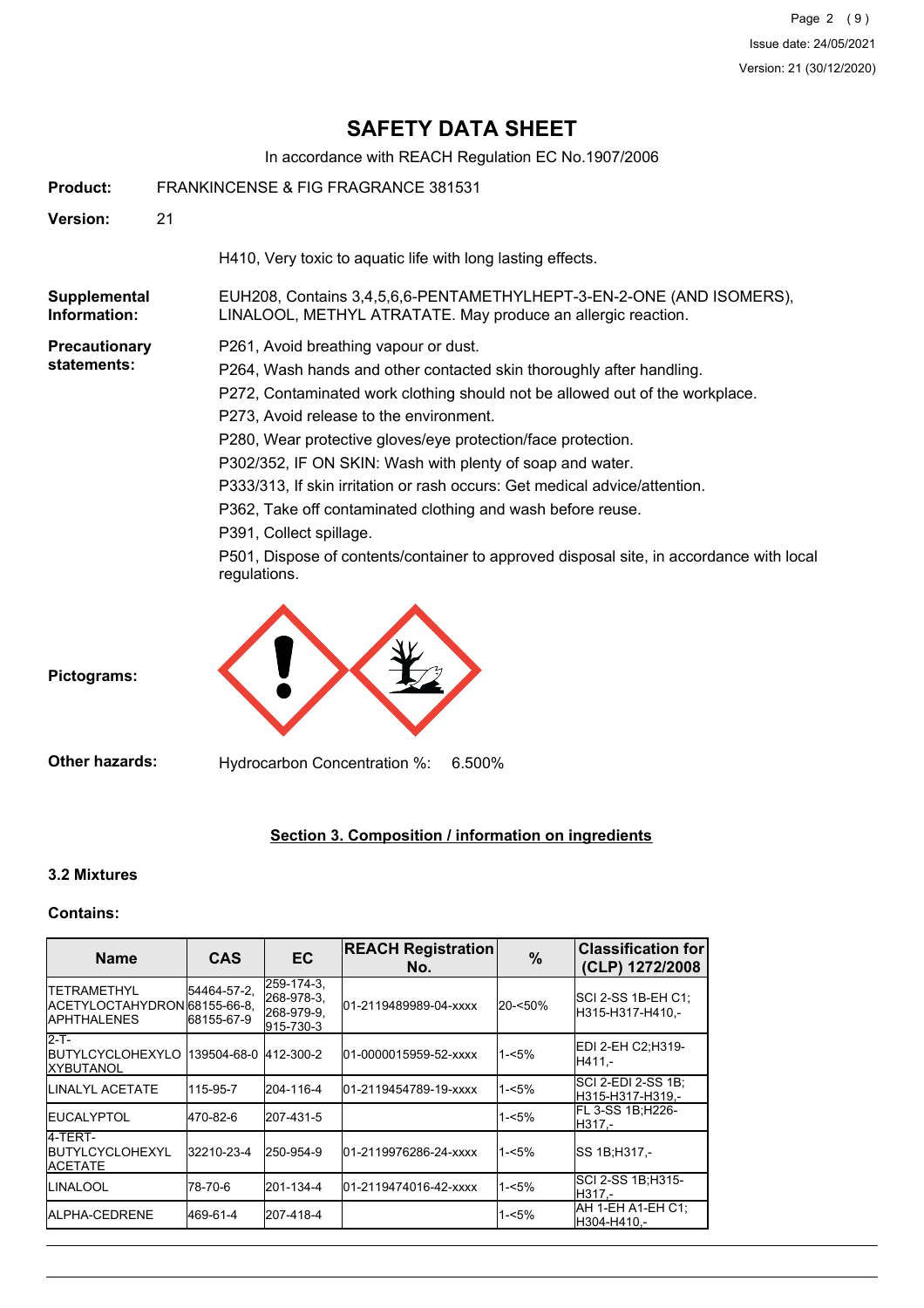Page 3 (9) Issue date: 24/05/2021 Version: 21 (30/12/2020)

# **SAFETY DATA SHEET**

In accordance with REACH Regulation EC No.1907/2006

## **Product:** FRANKINCENSE & FIG FRAGRANCE 381531

#### **Version:** 21

| $(E)-4-(2,6,6-$<br>ITRIMETHYL-1-<br>$CYCLOHEXEN-1-YL)-3-79-77-6$<br><b>IBUTEN-2-ONE</b> |                                                         | 201-224-3                                                         |                  | $1 - 5%$    | EH C2:H411.-                       |
|-----------------------------------------------------------------------------------------|---------------------------------------------------------|-------------------------------------------------------------------|------------------|-------------|------------------------------------|
| 3,4,5,6,6<br><b>IPENTAMETHYLHEPT-</b><br>3-EN-2-ONE (AND<br><b>ISOMERS</b>              | 81786-73-4.<br>81786-74-5.<br>81786-75-6,<br>86115-11-9 | 279-822-9,<br>279-823-4,<br>279-825-5.<br>289-194-8.<br>939-627-8 | 01-2119980043-42 | $0.1 - 1\%$ | <b>SS 1B-EH C2:H317-</b><br>H411.- |
| <b>IMETHYL ATRATATE</b>                                                                 | 4707-47-5                                               | 225-193-0                                                         |                  | $0.1 - 1\%$ | SS 1B:H317.-                       |
| <b>IBETA CEDRENE</b>                                                                    | 546-28-1                                                | 208-898-8                                                         |                  | $0.1 - 1\%$ | AH 1-EH A1-EH C1:<br>H304-H410.-   |

## **Substances with Community workplace exposure limits:**

| Name                      | CAS     | -0<br>EV. | %       |
|---------------------------|---------|-----------|---------|
| <b>IDIETHYL PHTHALATE</b> | 84-66-2 | 201-550-6 | 20-<50% |

**Substances that are persistent, bioaccumulative and toxic or very persistent and very bioaccumulative, greater than 0.1%:**

Not Applicable

### **Section 4. First-aid measures**

## **4.1 Description of first aid measures**

IF ON SKIN: Wash with plenty of soap and water.

## **4.2 Most important symptoms and effects, both acute and delayed**

Causes skin irritation.

May cause an allergic skin reaction.

## **4.3 Indication of any immediate medical attention and special treatment needed**

None expected, see Section 4.1 for further information.

## **SECTION 5: Firefighting measures**

## **5.1 Extinguishing media**

Suitable media: Carbon dioxide, Dry chemical, Foam.

## **5.2 Special hazards arising from the substance or mixture**

In case of fire, may be liberated: Carbon monoxide, Unidentified organic compounds.

## **5.3 Advice for fire fighters:**

In case of insufficient ventilation, wear suitable respiratory equipment.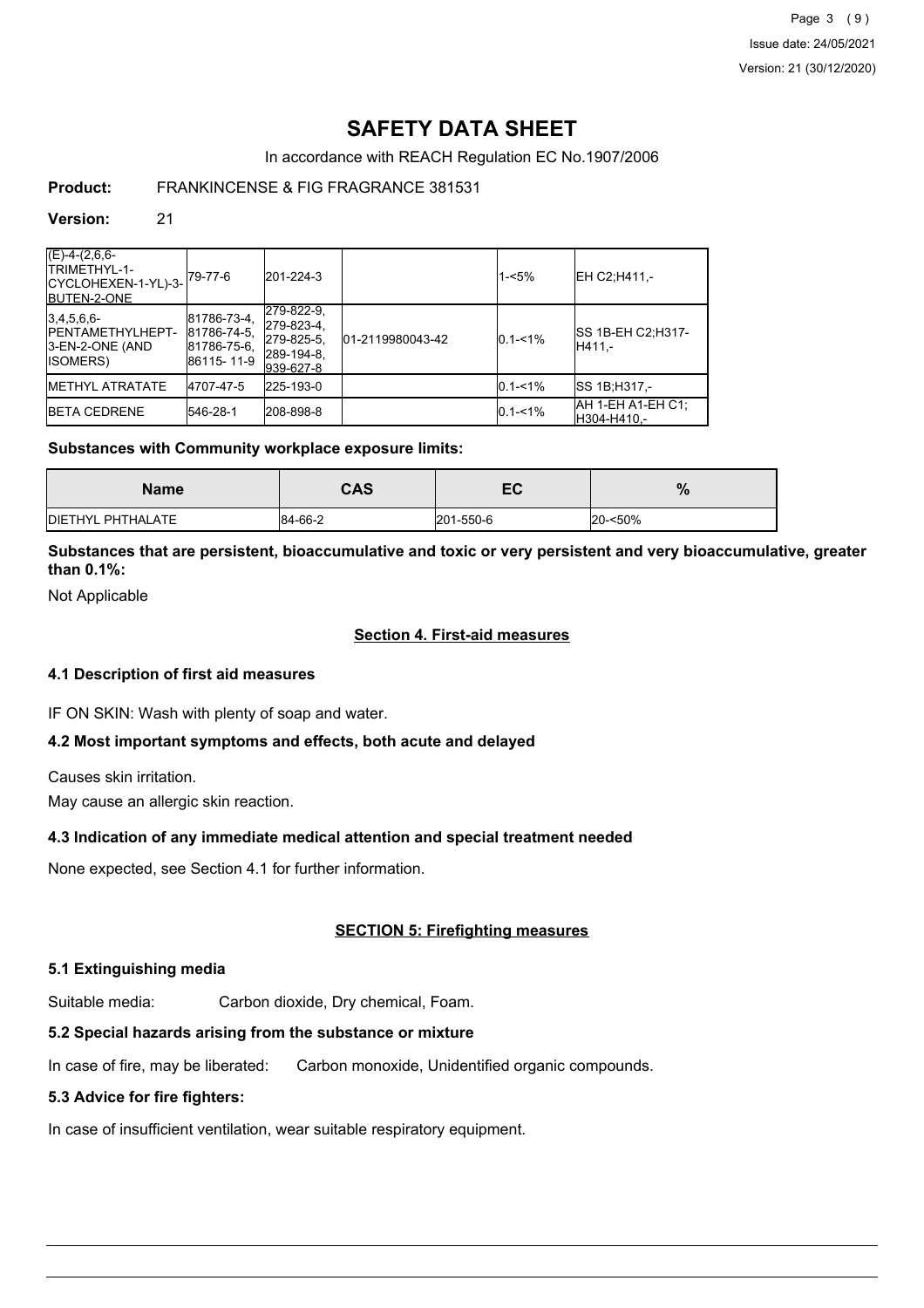Page 4 (9) Issue date: 24/05/2021 Version: 21 (30/12/2020)

# **SAFETY DATA SHEET**

In accordance with REACH Regulation EC No.1907/2006

**Product:** FRANKINCENSE & FIG FRAGRANCE 381531

**Version:** 21

## **Section 6. Accidental release measures**

## **6.1 Personal precautions, protective equipment and emergency procedures:**

Avoid inhalation. Avoid contact with skin and eyes. See protective measures under Section 7 and 8.

#### **6.2 Environmental precautions:**

Keep away from drains, surface and ground water, and soil.

## **6.3 Methods and material for containment and cleaning up:**

Remove ignition sources. Provide adequate ventilation. Avoid excessive inhalation of vapours. Contain spillage immediately by use of sand or inert powder. Dispose of according to local regulations.

#### **6.4 Reference to other sections:**

Also refer to sections 8 and 13.

## **Section 7. Handling and storage**

#### **7.1 Precautions for safe handling:**

Keep away from heat, sparks, open flames and hot surfaces. - No smoking. Use personal protective equipment as required. Use in accordance with good manufacturing and industrial hygiene practices. Use in areas with adequate ventilation Do not eat, drink or smoke when using this product.

## **7.2 Conditions for safe storage, including any incompatibilities:**

Store in a well-ventilated place. Keep container tightly closed. Keep cool. Ground/bond container and receiving equipment. Use explosion-proof electrical, ventilating and lighting equipment. Use only non-sparking tools. Take precautionary measures against static discharge.

## **7.3 Specific end use(s):**

Fragrances: Use in accordance with good manufacturing and industrial hygiene practices.

## **Section 8. Exposure controls/personal protection**

#### **8.1 Control parameters**

Workplace exposure limits:

| Ingredient                | <b>CAS</b> | EC        | <b>Description</b>                                   | <b>Value</b> |
|---------------------------|------------|-----------|------------------------------------------------------|--------------|
| <b>IDIETHYL PHTHALATE</b> | 84-66-2    | 201-550-6 | Long-term exposure limit (8-hour<br>$ TWA $ (mg/m3)  |              |
|                           |            |           | Short-term exposure limit (15-<br>$ minute)$ (mg/m3) | 10           |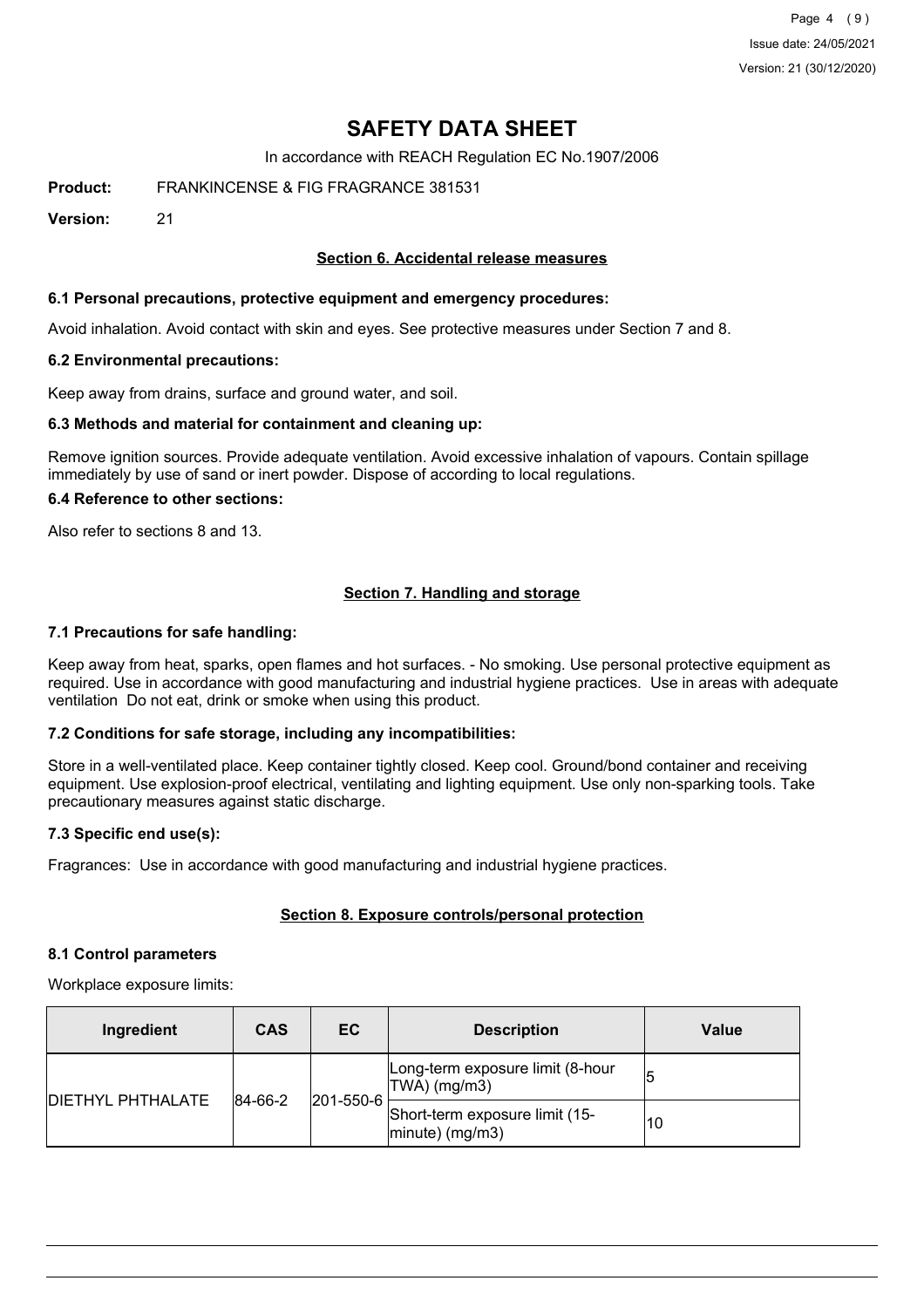Page 5 (9) Issue date: 24/05/2021 Version: 21 (30/12/2020)

# **SAFETY DATA SHEET**

In accordance with REACH Regulation EC No.1907/2006

**Product:** FRANKINCENSE & FIG FRAGRANCE 381531

**Version:** 21

### **8.2 Exposure Controls**

## **Eye / Skin Protection**

Wear protective gloves/eye protection/face protection

#### **Respiratory Protection**

Ensure adequate and ongoing ventilation is maintained in order to prevent build up of excessive vapour and to ensure occupational exposure limits are adhered to. If appropriate, and depending on your patterns and volumes of use, the following engineering controls may be required as additional protective measures: a) Isolate mixing rooms and other areas where this material is used or openly handled. Maintain these areas under negative air pressure relative to the rest of the plant. b) Employ the use of Personal protective equipment - an approved, properly fitted respirator with organic vapour cartridges or canisters and particulate filters. c) Use local exhaust ventilation around open tanks and other open sources of potential exposures in order to avoid excessive inhalation, including places where this material is openly weighed or measured. In addition, use general dilution ventilation of the work area to eliminate or reduce possible worker exposures. d) Use closed systems for transferring and processing this material.

Also refer to Sections 2 and 7.

#### **Section 9. Physical and chemical properties**

#### **9.1 Information on basic physical and chemical properties**

| Appearance:                                   | Clear pale yellow liquid                     |
|-----------------------------------------------|----------------------------------------------|
| Odour:                                        | Not determined                               |
| <b>Odour threshold:</b>                       | Not determined                               |
| pH:                                           | Not determined                               |
| Melting point / freezing point:               | Not determined                               |
| Initial boiling point / range:                | Not determined                               |
| Flash point:                                  | $>$ 100 °C                                   |
| <b>Evaporation rate:</b>                      | Not determined                               |
| Flammability (solid, gas):                    | Not determined                               |
| Upper/lower flammability or explosive limits: | Product does not present an explosion hazard |
| Vapour pressure:                              | 0.04624493 mmHg                              |
| <b>Vapour density:</b>                        | Not determined                               |
| <b>Relative density:</b>                      | 1.0280 - 1.0320                              |
| Solubility(ies):                              | Not determined                               |
| Partition coefficient: n-octanol/water:       | Not determined                               |
| Auto-ignition temperature:                    | Not determined                               |
| <b>Decomposition temperature:</b>             | Not determined                               |
| <b>Viscosity:</b>                             | Not determined                               |
| <b>Explosive properties:</b>                  | Not expected                                 |
| <b>Oxidising properties:</b>                  | Not expected                                 |
|                                               |                                              |

**9.2 Other information:** None available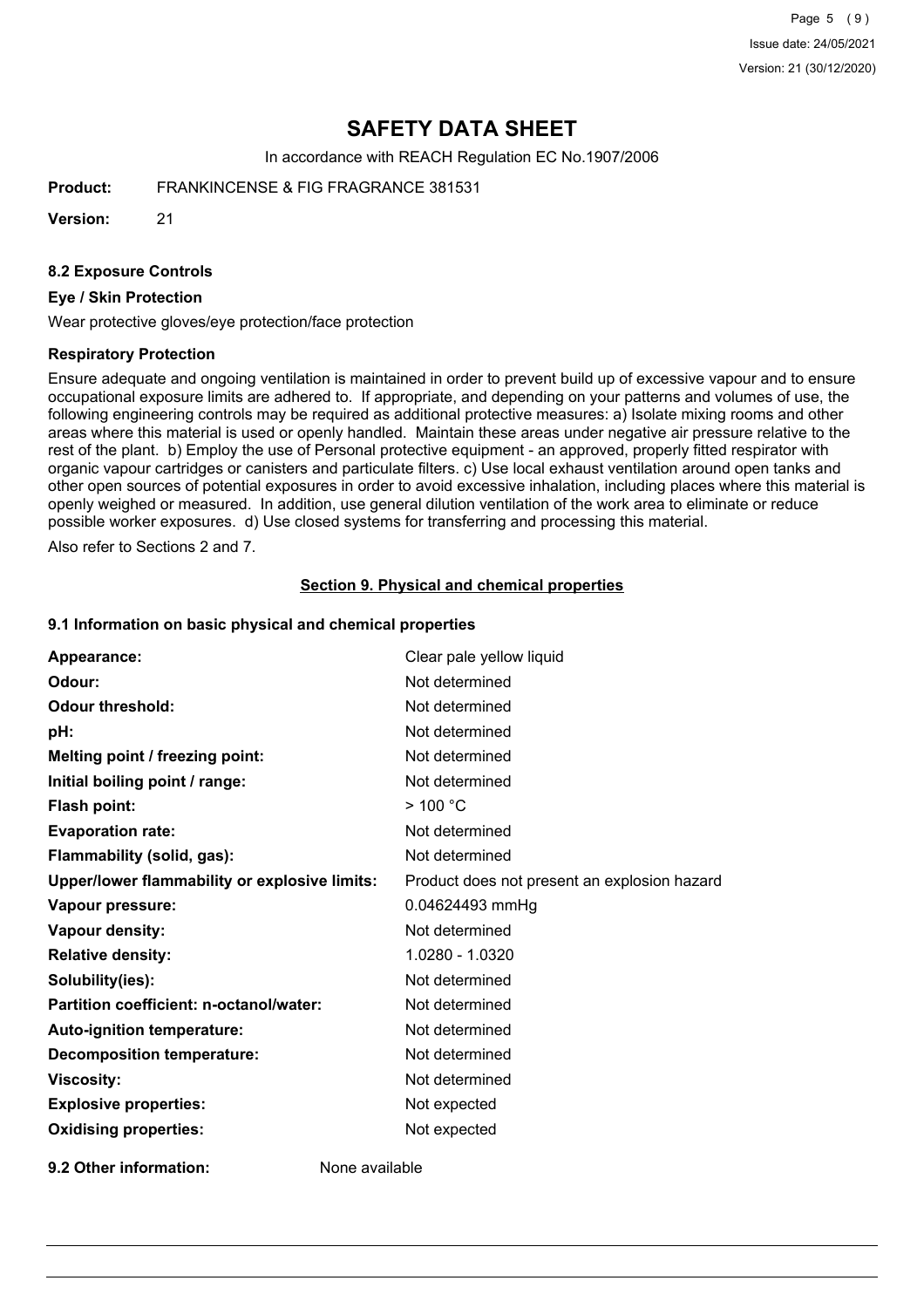Page 6 (9) Issue date: 24/05/2021 Version: 21 (30/12/2020)

# **SAFETY DATA SHEET**

In accordance with REACH Regulation EC No.1907/2006

**Product:** FRANKINCENSE & FIG FRAGRANCE 381531

**Version:** 21

## **Section 10. Stability and reactivity**

### **10.1 Reactivity:**

Presents no significant reactivity hazard, by itself or in contact with water.

## **10.2 Chemical stability:**

Good stability under normal storage conditions.

## **10.3 Possibility of hazardous reactions:**

Not expected under normal conditions of use.

## **10.4 Conditions to avoid:**

Avoid extreme heat.

## **10.5 Incompatible materials:**

Avoid contact with strong acids, alkalis or oxidising agents.

## **10.6 Hazardous decomposition products:**

Not expected.

## **Section 11. Toxicological information**

## **11.1 Information on toxicological effects**

This mixture has not been tested as a whole for health effects. The health effects have been calculated using the methods outlined in Regulation (EC) No 1272/2008 (CLP).

| <b>Acute Toxicity:</b>                    | Based on available data the classification criteria are not met. |
|-------------------------------------------|------------------------------------------------------------------|
| <b>Acute Toxicity Oral</b>                | >5000                                                            |
| <b>Acute Toxicity Dermal</b>              | Not Applicable                                                   |
| <b>Acute Toxicity Inhalation</b>          | Not Available                                                    |
| <b>Skin corrosion/irritation:</b>         | Skin Corrosion / Irritation Category 2                           |
| Serious eye damage/irritation:            | Based on available data the classification criteria are not met. |
| <b>Respiratory or skin sensitisation:</b> | Sensitization - Skin Category 1                                  |
| Germ cell mutagenicity:                   | Based on available data the classification criteria are not met. |
| <b>Carcinogenicity:</b>                   | Based on available data the classification criteria are not met. |
| <b>Reproductive toxicity:</b>             | Based on available data the classification criteria are not met. |
| <b>STOT-single exposure:</b>              | Based on available data the classification criteria are not met. |
| <b>STOT-repeated exposure:</b>            | Based on available data the classification criteria are not met. |
| <b>Aspiration hazard:</b>                 | Based on available data the classification criteria are not met. |

## **Information about hazardous ingredients in the mixture** Not Applicable

Refer to Sections 2 and 3 for additional information.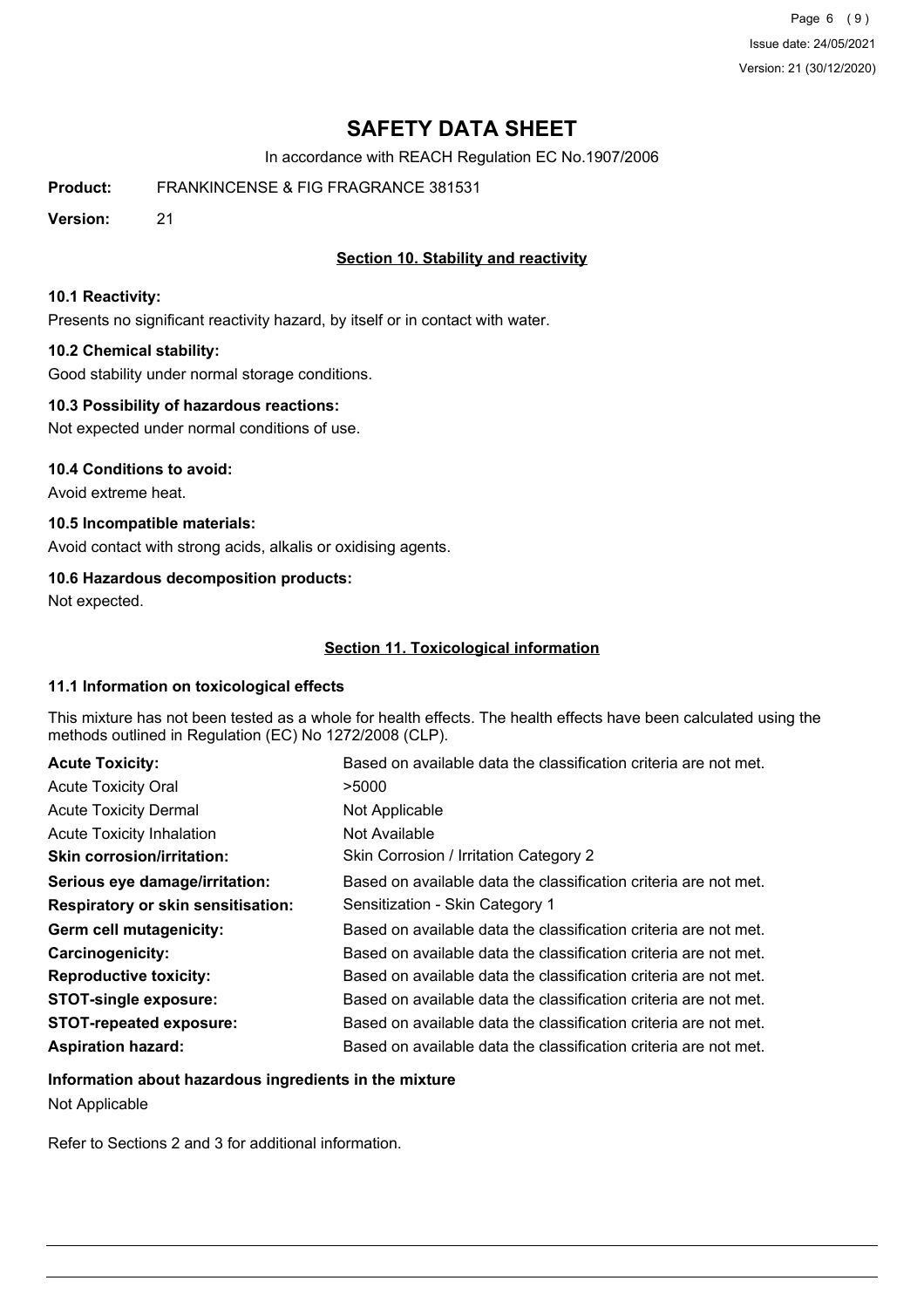Page 7 (9) Issue date: 24/05/2021 Version: 21 (30/12/2020)

# **SAFETY DATA SHEET**

In accordance with REACH Regulation EC No.1907/2006

**Product:** FRANKINCENSE & FIG FRAGRANCE 381531

**Version:** 21

## **Section 12. Ecological information**

#### **12.1 Toxicity:**

Very toxic to aquatic life with long lasting effects.

- **12.2 Persistence and degradability:** Not available
- **12.3 Bioaccumulative potential:** Not available
- **12.4 Mobility in soil:** Not available

## **12.5 Results of PBT and vPvB assessment:**

This substance does not meet the PBT/vPvB criteria of REACH, annex XIII.

**12.6 Other adverse effects:** Not available

## **Section 13. Disposal considerations**

#### **13.1 Waste treatment methods:**

Dispose of in accordance with local regulations. Avoid disposing into drainage systems and into the environment. Empty containers should be taken to an approved waste handling site for recycling or disposal.

#### **Section 14. Transport information**

| 14.1 UN number:                                                               | UN3082                                                                                                              |
|-------------------------------------------------------------------------------|---------------------------------------------------------------------------------------------------------------------|
| 14.2 UN Proper Shipping Name:                                                 | ENVIRONMENTALLY HAZARDOUS SUBSTANCE, LIQUID, N.O.S.<br>(TETRAMETHYL ACETYLOCTAHYDRONAPHTHALENES, ALPHA-<br>CEDRENE) |
| 14.3 Transport hazard class(es):                                              | 9                                                                                                                   |
| <b>Sub Risk:</b>                                                              |                                                                                                                     |
| 14.4. Packing Group:                                                          | Ш                                                                                                                   |
| <b>14.5 Environmental hazards:</b>                                            | This is an environmentally hazardous substance.                                                                     |
| 14.6 Special precautions for user:                                            | None additional                                                                                                     |
| 14.7 Transport in bulk according to Annex II of MARPOL73/78 and the IBC Code: |                                                                                                                     |
| Not applicable                                                                |                                                                                                                     |

## **Section 15. Regulatory information**

**15.1 Safety, health and environmental regulations/legislation specific for the substance or mixture** None additional

## **15.2 Chemical Safety Assessment**

A Chemical Safety Assessment has not been carried out for this product.

## **Section 16. Other information**

| <b>Concentration % Limits:</b>  | EH C1=60.39% EH C2=5.96% EH C3=0.59566357% EH C4=53.08% SCL<br>$2 = 38.46\%$ SS 1=4.44% |
|---------------------------------|-----------------------------------------------------------------------------------------|
| <b>Total Fractional Values:</b> | EH C1=1.66 EH C2=16.79 EH C3=167.88 EH C4=1.88 SCI 2=2.60 SS<br>$1=22.50$               |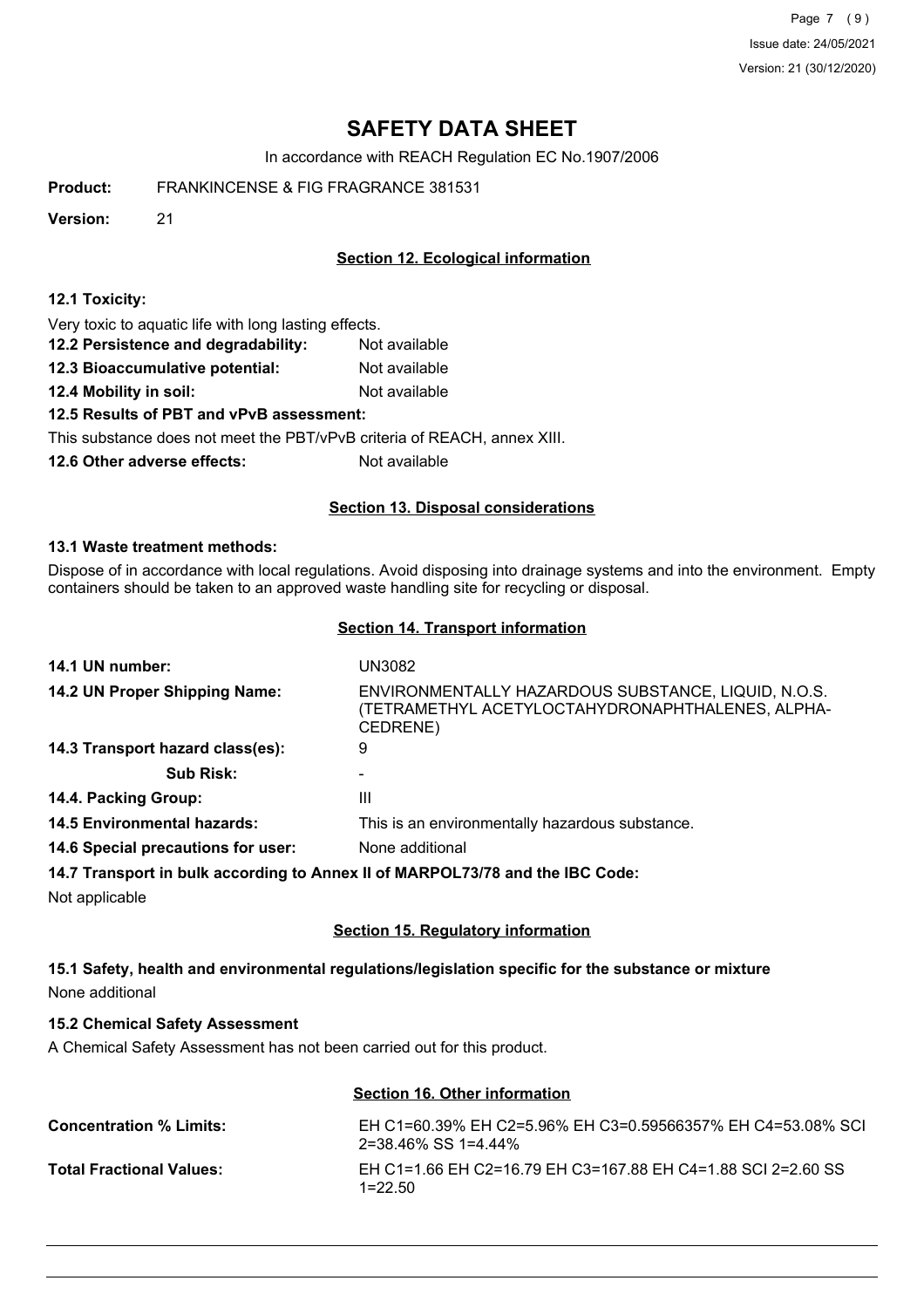Page 8 (9) Issue date: 24/05/2021 Version: 21 (30/12/2020)

# **SAFETY DATA SHEET**

In accordance with REACH Regulation EC No.1907/2006

**Product:** FRANKINCENSE & FIG FRAGRANCE 381531

**Version:** 21

## **Key to revisions:**

SECTION 3: Composition/information on ingredients

## **Key to abbreviations:**

| <b>Abbreviation</b> | <b>Meaning</b>                                                                                                                      |
|---------------------|-------------------------------------------------------------------------------------------------------------------------------------|
| AH 1                | Aspiration Hazard Category 1                                                                                                        |
| EDI <sub>2</sub>    | Eye Damage / Irritation Category 2                                                                                                  |
| EH A1               | Hazardous to the Aquatic Environment - Acute Hazard Category 1                                                                      |
| EH C1               | Hazardous to the Aquatic Environment - Long-term Hazard Category 1                                                                  |
| EH C2               | Hazardous to the Aquatic Environment - Long-term Hazard Category 2                                                                  |
| FL <sub>3</sub>     | Flammable Liquid, Hazard Category 3                                                                                                 |
| H226                | Flammable liquid and vapour.                                                                                                        |
| H304                | May be fatal if swallowed and enters airways.                                                                                       |
| H315                | Causes skin irritation.                                                                                                             |
| H317                | May cause an allergic skin reaction.                                                                                                |
| H319                | Causes serious eye irritation.                                                                                                      |
| H410                | Very toxic to aquatic life with long lasting effects.                                                                               |
| H411                | Toxic to aquatic life with long lasting effects.                                                                                    |
| P210                | Keep away from heat, sparks, open flames and hot surfaces. - No smoking.                                                            |
| P233                | Keep container tightly closed.                                                                                                      |
| P240                | Ground/bond container and receiving equipment.                                                                                      |
| P241                | Use explosion-proof electrical, ventilating and lighting equipment.                                                                 |
| P242                | Use only non-sparking tools.                                                                                                        |
| P243                | Take precautionary measures against static discharge.                                                                               |
| P261                | Avoid breathing vapour or dust.                                                                                                     |
| P <sub>264</sub>    | Wash hands and other contacted skin thoroughly after handling.                                                                      |
| P272                | Contaminated work clothing should not be allowed out of the workplace.                                                              |
| P273                | Avoid release to the environment.                                                                                                   |
| P280                | Wear protective gloves/eye protection/face protection.                                                                              |
| P301/310            | IF SWALLOWED: Immediately call a POISON CENTER or doctor/physician.                                                                 |
| P302/352            | IF ON SKIN: Wash with plenty of soap and water.                                                                                     |
| P303/361/353        | IF ON SKIN (or hair): Remove/take off immediately all contaminated clothing. Rinse skin with water/shower.                          |
| P305/351/338        | IF IN EYES: Rinse cautiously with water for several minutes. Remove contact lenses, if present and easy to<br>do. Continue rinsing. |
| P331                | Do not induce vomiting.                                                                                                             |
| P333/313            | If skin irritation or rash occurs: Get medical advice/attention.                                                                    |
| P337/313            | If eye irritation persists: Get medical advice/attention.                                                                           |
| P362                | Take off contaminated clothing and wash before reuse.                                                                               |
| P363                | Wash contaminated clothing before reuse.                                                                                            |
| P370/378            | In case of fire: Use carbon dioxide, dry chemical, foam for extinction.                                                             |
| P391                | Collect spillage.                                                                                                                   |
| P403/235            | Store in a well-ventilated place. Keep cool.                                                                                        |
|                     |                                                                                                                                     |